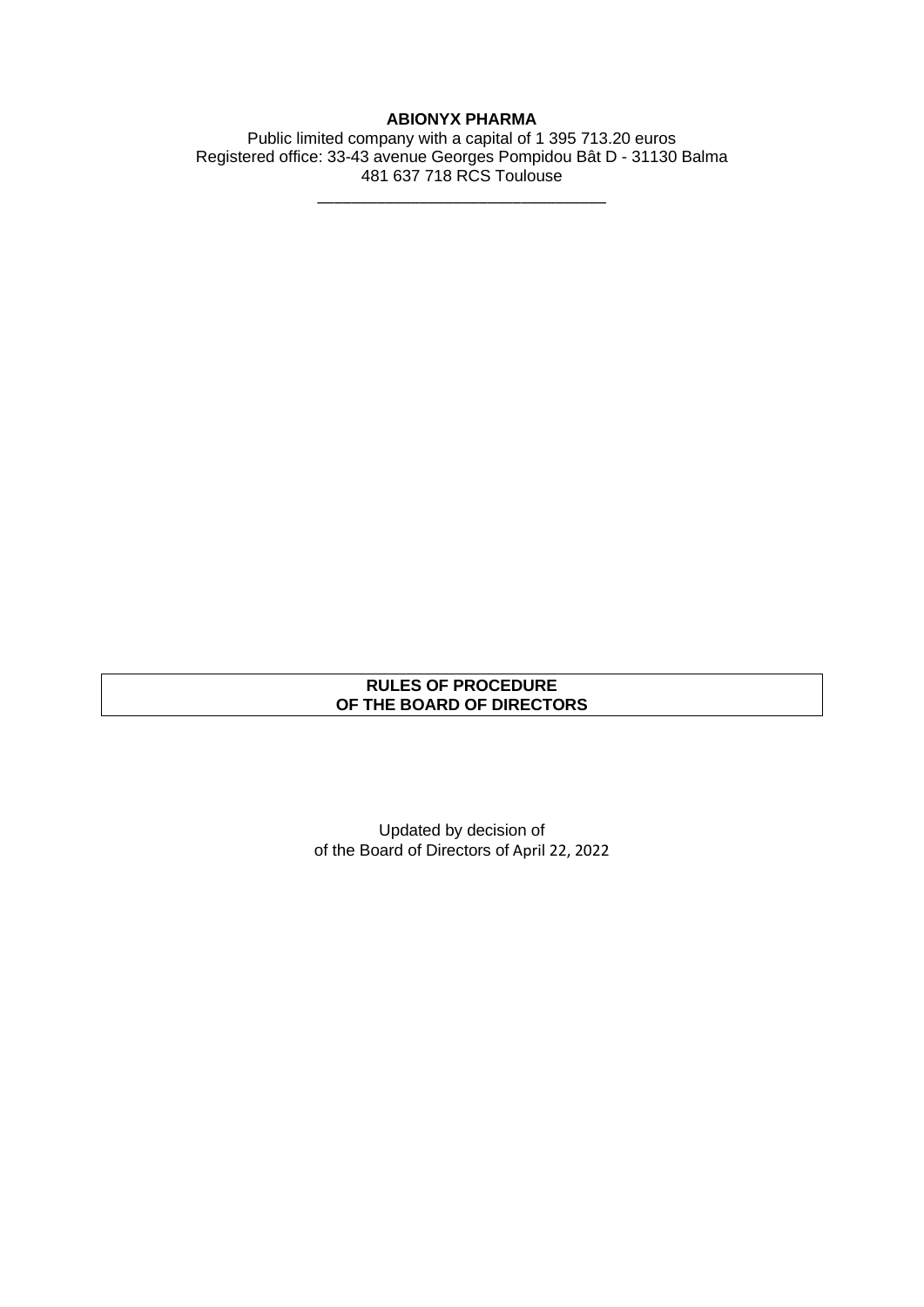## RULES OF PROCEDURE

### **PREAMBLE**

The Board of Directors of Abionyx Pharma (the **Company**) has decided to adopt the following operating rules, which constitute the internal regulations of the Board of Directors (the **Internal Regulations**).

The Internal Regulations are for internal use and do not replace the Company's Articles of Association, but rather implement them in a practical manner. Each director is individually required to comply with the Internal Regulations. The obligations arising from them apply equally to the permanent representative of a legal entity and to individuals. However, they may not be invoked against the Company by third parties.

These regulations include provisions relating to the obligations of Board members with respect to the possession of privileged information.

These provisions supplement those of the Company's Code of Ethics, either existing or to be formalized, which applies to all insiders.

## **ARTICLE 1 - POWERS OF THE BOARD OF DIRECTORS**

The Board of Directors determines the orientations of the Company's activity and ensures their implementation, in accordance with its corporate interest, taking into consideration the social and environmental challenges of its activity. It also takes into consideration the company's raison d'être, which is to develop innovative therapies in indications where there is no effective or existing treatment, even the rarest ones, for the benefit of patients. The Board of Directors considers all matters relating to the proper functioning of the Company and settles, through its deliberations, the matters that concern it.

As an internal rule not opposable to third parties, the powers of the General Management are limited. Within this framework, the Board of Directors approves, prior to their implementation by the General Management, the following significant operations of the Company

- Any decision to transfer any substantial asset or any substantial intellectual/industrial property belonging to the Company;
- Any decision to acquire strategic assets, in particular industrial property, for the benefit of the Company;
- Any decision to create a subsidiary or to carry out any transaction involving the securities of any subsidiary of the Company;
- Any significant decision to set up a business abroad.

In addition, the Chief Executive Officer shall submit to the Board of Directors for approval the Company's annual budget and any revisions thereto and shall act within the limits set by the budget approved by the Board of Directors.

The Board shall carry out such controls and verifications as it deems appropriate and may obtain any documents it deems useful for the performance of its duties.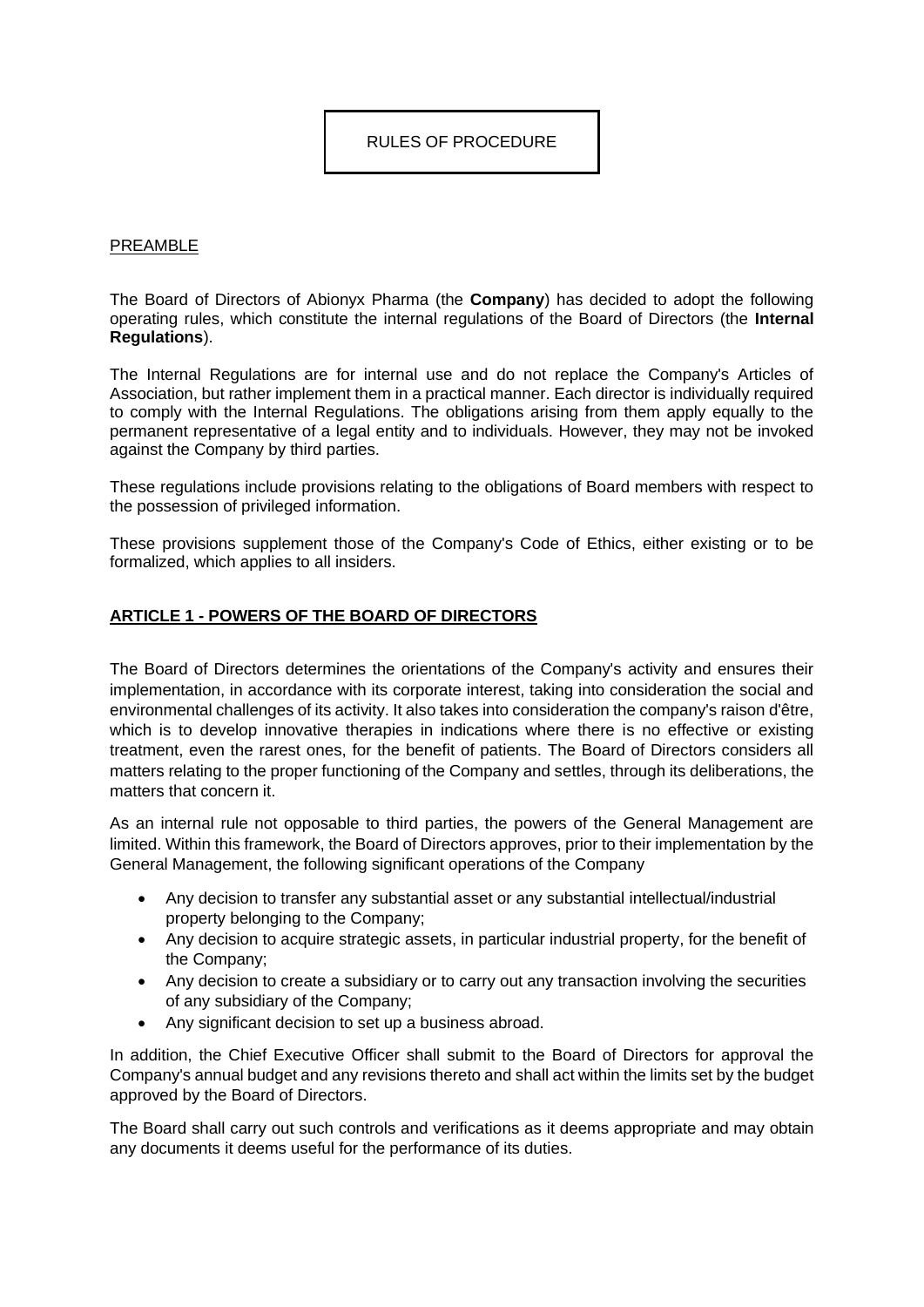The Board of Directors verifies that a policy aimed at gender balance and equity, taking into account the company's sector of activity, is implemented at each level of the company's hierarchy and reports on this in the report on corporate governance.

The Board of Directors analyzes any negative votes cast at the General Meeting and determines any consequences thereof.

The Board of Directors is considering whether to change the reasons for the negative votes for the next General Meeting and whether to communicate on this subject.

The Board of Directors is considering the sharing of value and, in particular, the balance between the level of remuneration of all employees, the remuneration of the shareholder's risk-taking and the investments necessary to ensure the company's long-term viability.

The Board of Directors shall establish a procedure for regularly assessing whether agreements relating to current transactions entered into under normal conditions meet these conditions. The persons directly or indirectly involved in one of these agreements do not participate in the assessment.

The Board of Directors is informed annually by the Audit Committee of the implementation of this evaluation procedure, of its results and of any observations it may have.

The Board of Directors discusses the Company's policy on equal pay for equal work on an annual basis.

In addition, once a year the Board rules on the review of the points of vigilance of the Middlenext Code.

# **ARTICLE 2 - DUTIES OF THE CHAIRMAN OF THE BOARD OF DIRECTORS**

The Chairman of the Board of Directors organizes and directs the work of the Board and reports to the General Meeting. He ensures the proper functioning of the company's bodies and makes sure, in particular, that the directors are in a position to fulfil their mission.

The Chairman is responsible for the prevention and management of conflicts of interest (if such conflicts exist, the Chairman of the Board must in particular ensure that the persons concerned have either abstained or left the room in order to avoid any influence on the decision-making process).

# **ARTICLE 3 - RULES APPLICABLE TO DIRECTORS**

## 3.1 General Obligations

Directors represent all shareholders and must act in all circumstances in the Company's interest.

Prior to accepting his mandate as a Director, each Director must familiarize himself with the legal and regulatory texts relating to his position as well as with the provisions specific to the Company resulting from the Articles of Association and the internal operating rules of the Board of Directors. To this end, the Company will provide him/her with a copy of the bylaws and internal rules in force, which must be signed by the director.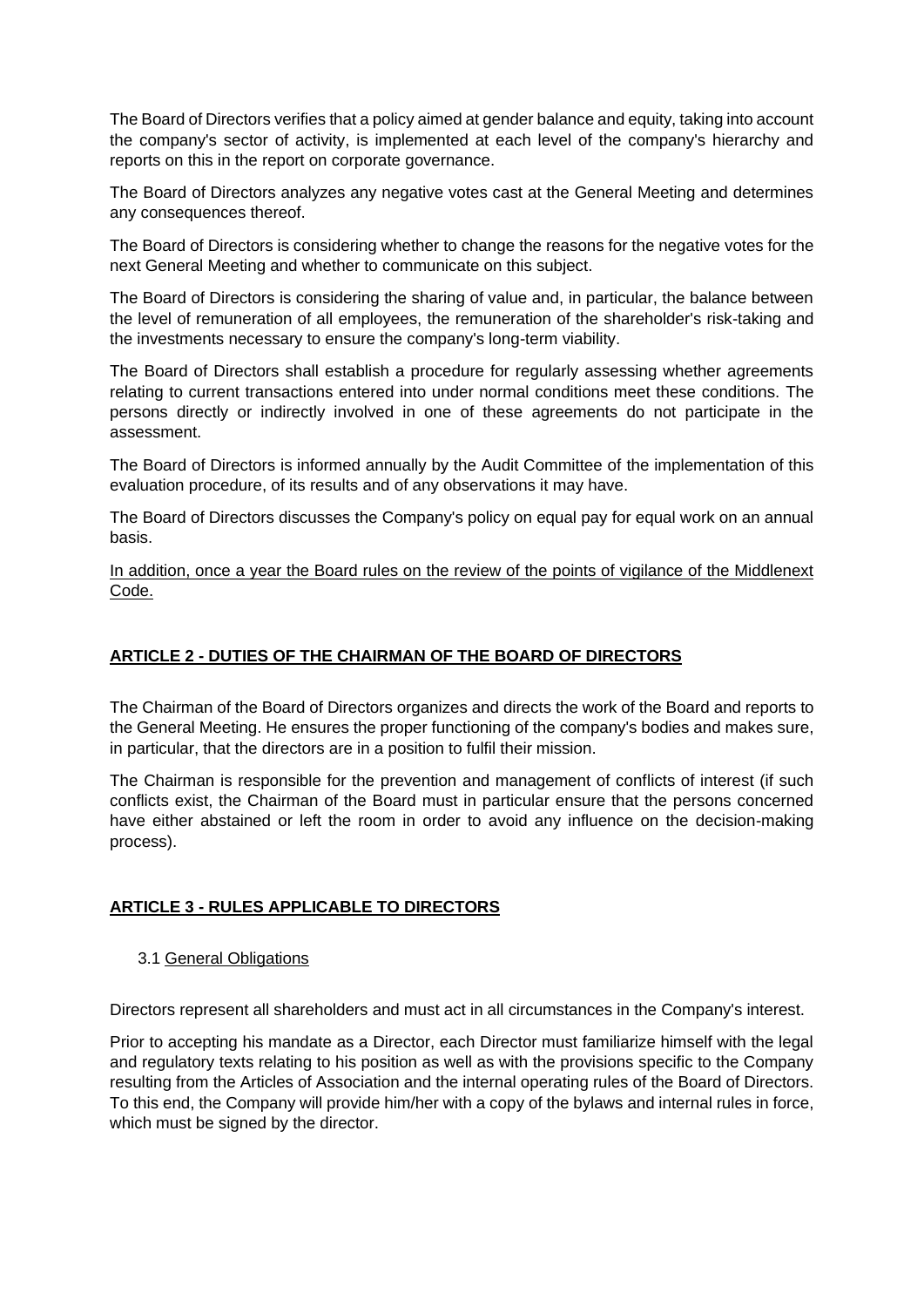The director must also ensure that accepting the position of director on the Company's Board of Directors does not contravene the legal provisions relating to the plurality of offices that the same director may hold.

The director shall be aware of and apply the rules regarding the reporting of transactions and the trading period for the company's securities.

Each director must devote the necessary time and attention to his duties. In particular, each director undertakes to maintain his or her independence of analysis, judgment and action and to participate actively in the work of the Board. He undertakes to attend all Board meetings in accordance with a predetermined schedule communicated to him, to make himself available for those of an exceptional nature, and to participate, where appropriate, in written consultations. He undertakes, where applicable, to attend all meetings of the Committees of which he is a member. As far as possible, the Board gives preference to physical presence. If this is not possible, the organization of a videoconference is preferable to a telephone exchange.

The director shall also endeavor to attend all meetings of the general meeting of the company.

Acceptance of the mandate by each director also implies his or her commitment to formulate all proposals aimed at improving the operation and work of the Board and its Committees.

# 3.2 Right of reserve and obligation of confidentiality

Each director, even after leaving office, is bound by an absolute obligation of confidentiality with respect to the debates and deliberations of the Board of Directors and with respect to information of which he or she has been made aware and which has not been made public or lost its confidential nature, regardless of whether the information has been presented as confidential, with the exception of cases in which such disclosure is required or permitted by the legal or regulatory provisions in force or in the public interest.

The members of the Board of Directors are bound to secrecy in their deliberations. The Board of Directors may express itself collectively outside the Company, in particular in the form of press releases intended to inform the markets.

Apart from the Chairman, the directors expressly undertake not to speak individually except during internal Board discussions or at the invitation of the Chairman or with his agreement, in particular at shareholders' meetings.

With respect to non-public information acquired in the course of his duties, a director must consider himself bound by a genuine obligation of confidentiality that goes beyond the simple obligation of discretion provided for by law.

## 3.3. Right and duty of information of the Board of Directors and the Directors

The directors are entitled to receive all the information necessary for the performance of their duties, and they may obtain, prior to any meeting, all the documents they deem useful within a sufficient timeframe. Requests to this effect shall be made to the Chairman of the Board of Directors, who shall ensure that the members of the Board are able to perform their duties and shall respond to the request within ten days. Any difficulty encountered in exercising this right shall be submitted to the Board of Directors. This is the case, in particular, when the Chairman does not respond favorably to the requests of a member of the Board of Directors and the latter considers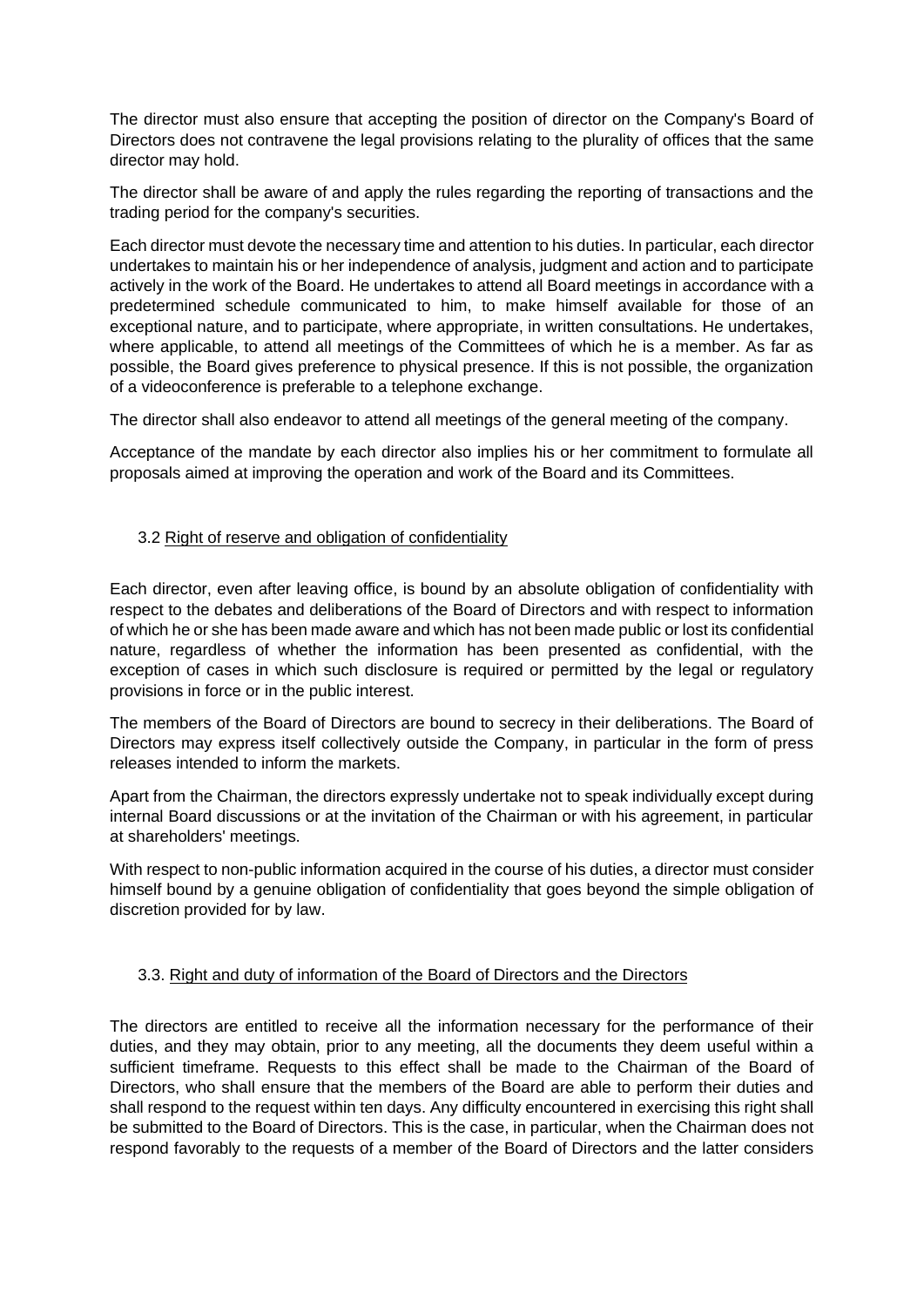the reason(s) given to be unjustified, or when the Chairman has not made his response known within the aforementioned period.

The directors themselves assess whether the information they have been given is sufficient and, if necessary, request any additional information they consider useful.

It is the responsibility of the Chairman of the Board of Directors (i) to provide the members of the Board of Directors with the appropriate information in the light of the circumstances and according to the items on the Board's agenda and (ii) to inform the members of the Board of Directors by any means of the Company's financial situation, cash position, commitments and any significant events and transactions relating to the Company.

Each director may, at his or her request, receive additional training on the specific characteristics of the Company, its businesses and its sectors of activity.

Directors devote the time required to prepare for meetings of the Board and of the Committees on which the Board has asked them to sit, in order to examine the files submitted to them. The corporate governance report indicates in particular the offices held, relinquished or accepted by the Director during the year and reports on his or her attendance at meetings of the Board and the Committees of which he or she is a member.

The Board provides a three-year training plan for the members of the Board of Directors based on their requests, identified needs and equivalencies acquired through experience.

## 3.4. Duty to express oneself

Directors undertake to express their opposition clearly to any proposed decision that they consider could be detrimental to the Company. More generally, they also undertake to express their vote clearly and unequivocally so that the Board's deliberations may lead to decisions.

## 3.5. Conflict of Interest - Duty of Loyalty and Non-Competition

The duty of loyalty requires members of the Board of Directors to act in all circumstances in the Company's interest and in no case in their own interest against that of the Company.

Each director is required to inform the Board of Directors as soon as he or she becomes aware of any situation of conflict of interest between the Company's interest and his or her own direct or indirect personal interest or the interest of the shareholder or group of shareholders he or she represents, even if it is potential or future, with the Company or one of its subsidiaries, in which he or she finds himself or herself or is likely to find himself or herself (providing a clear statement of the reasons). He must abstain from participating in the debates and voting on the corresponding deliberations (leave the room), or even resign.

Directors undertake to declare, before each Board meeting, according to the agenda, any conflicts of interest they may have and to refrain from taking part in the deliberations and voting on any matter on which they may be in this situation.

Failure to comply with these rules of abstention, or even withdrawal, may result in the director's liability.

In addition, the Chairman of the Board of Directors will not be required to transmit information or documents relating to the conflict of interest to the director(s) he has serious reason to believe are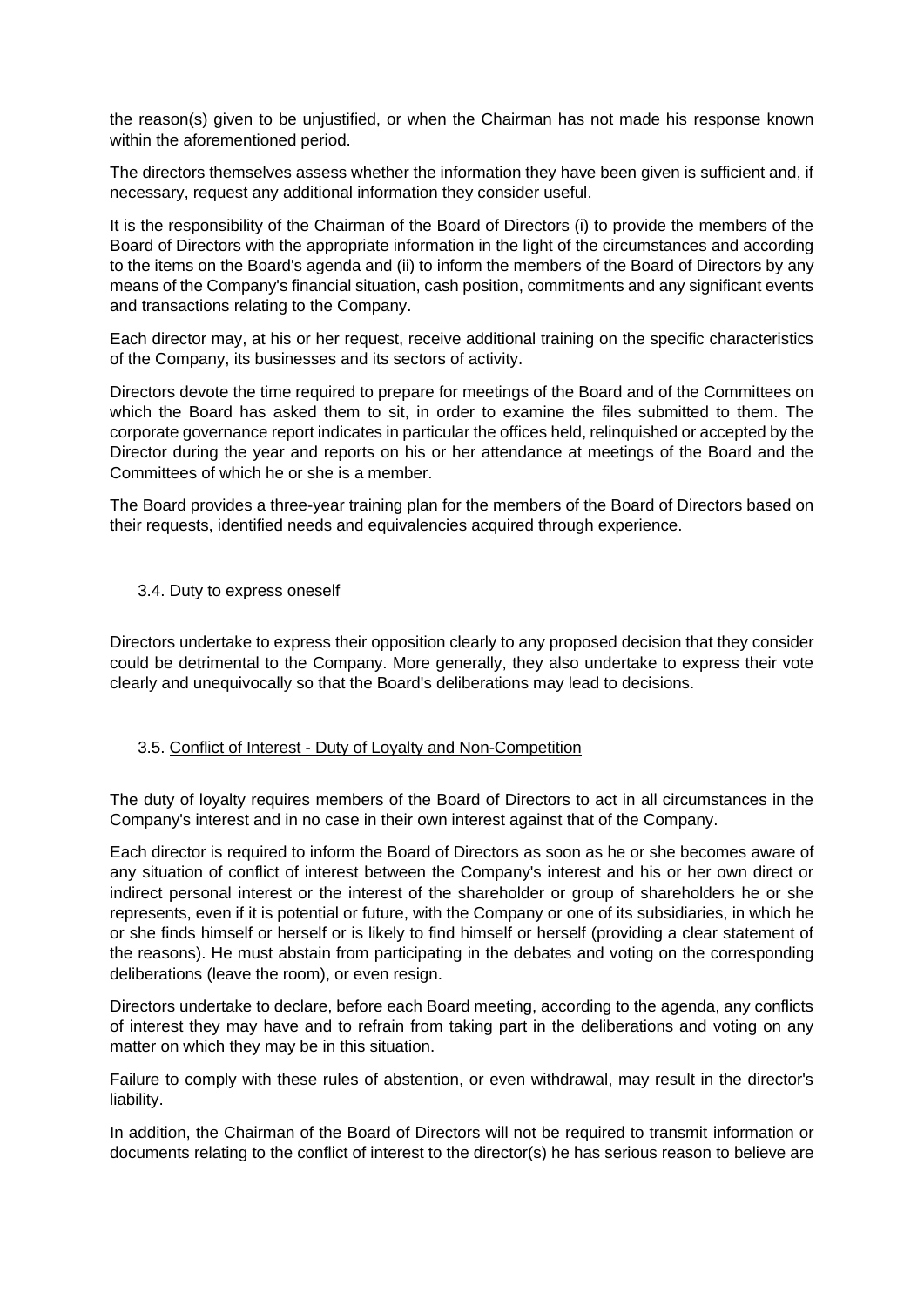in a conflict of interest situation, and will inform the Board of Directors of this absence of transmission.

Once a year, the Board of Directors applies the following procedure for disclosing and monitoring conflicts of interest: [At the Board meeting held to approve the corporate governance report, each member of the Board of Directors will be asked to disclose and update any conflicts of interest that he or she has identified, and it will be proposed that the Board review the various known conflicts of interest]. Each member of the Board of Directors shall disclose any changes in his or her situation, and all decisions relating to conflicts of interest involving one or more members of the Board of Directors shall be recorded in the minutes of the Board of Directors].

Any proposed agreement between a director and the Company, either directly or through an intermediary, or between the Company and a company or business in which he or she is an owner, partner with unlimited liability, manager, director, member of the Supervisory Board or, in general, an executive officer, with the exception of those excluded by law, must be communicated by the director concerned to the Chairman of the Board of Directors. When the Board of Directors deliberates to authorize the conclusion of the said agreement, the director shall abstain from taking part in the deliberations and voting.

A director, or the permanent representative if the director is a legal entity, may not personally become involved in companies or businesses competing with the Company without first informing the Board of Directors and obtaining its authorization.

A director who considers that he or she is no longer able to fulfill his or her duties on the Board or the Committees of which he or she is a member must resign.

## 3.6. Obligation to register the shares held by the director

All shares owned by a director must be registered in pure or administered form.

## 3.7. Ethics in stock market transactions - Obligations relating to the possession of privileged information - Prevention of insider trading

In the course of their duties, all members of the Board of Directors may come into possession of inside information. Inside information is precise information that has not been made public, that directly or indirectly concerns one or more issuers or one or more financial instruments, and that, if made public, would be likely to have a significant impact on the price of the financial instruments concerned or on the price of related derivative financial instruments.

In this respect, each member of the Board of Directors appears on the list of insiders, section "permanent insiders", drawn up by the Company and kept at the disposal of the AMF.

Once in possession of such information, a member of the Board of Directors must refrain from<sup>1</sup>:

- from carrying out or attempting to carry out insider transactions (hereinafter "Insider Transactions"), in particular :
	- $\circ$  acquiring or disposing, for his or her own account or for the account of a third party, directly or indirectly, of financial instruments to which this information relates
	- $\circ$  cancelling or modifying orders previously placed for the Company's financial instruments;

<sup>&</sup>lt;sup>1</sup> Articles 8, 10 and 14 of Regulation (EU) No. 596/2014 on Market Abuse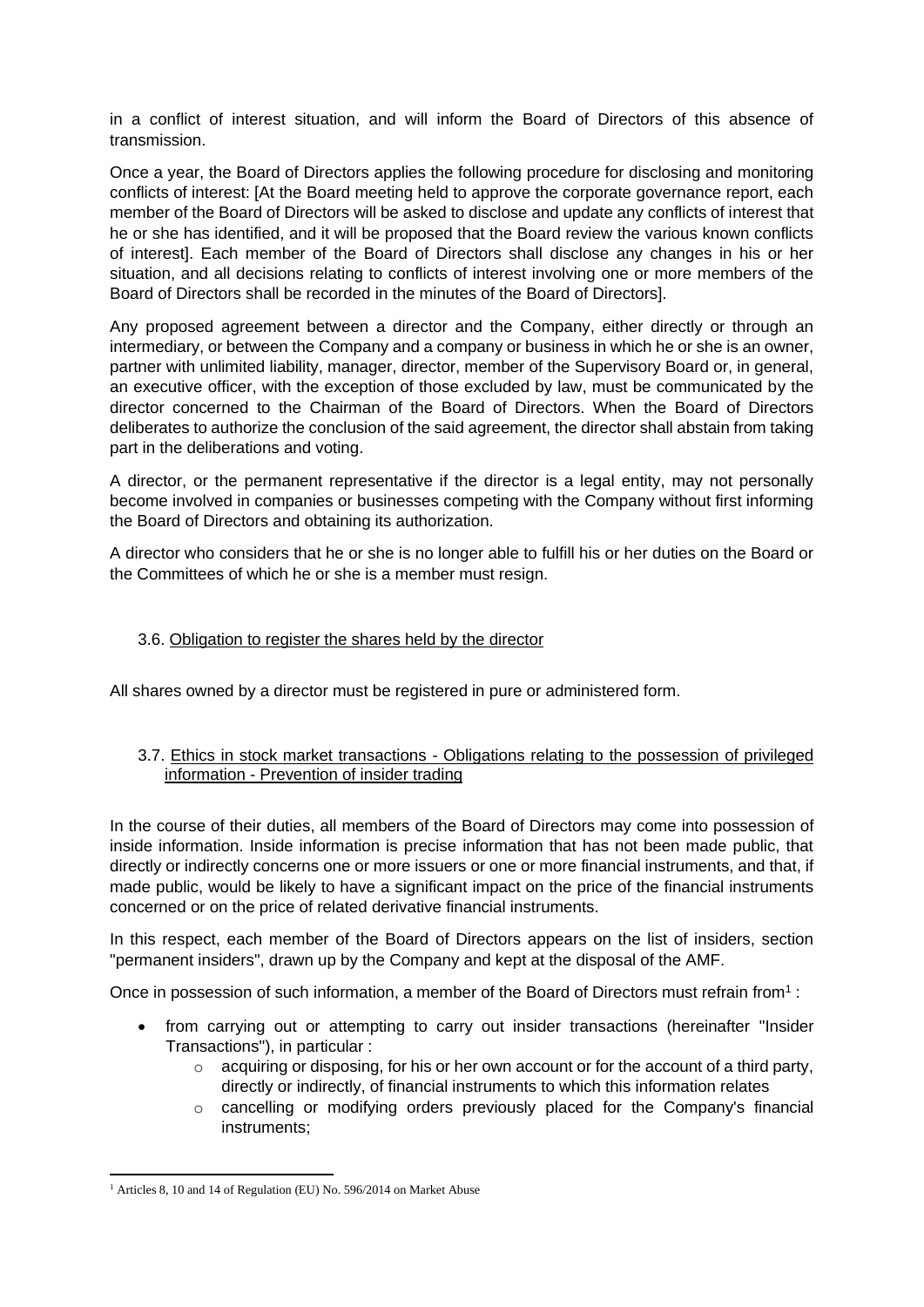- recommending or attempting to recommend to another person to carry out Insider Trading or inciting or attempting to incite another person to carry out Insider Trading on the basis of inside information
- unlawfully disclosing or attempting to disclose inside information, i.e., disclosing such information to another person, except when such disclosure is made in the normal course of employment, profession or duties
- make use of or communicate a recommendation or inducement made by an insider if the person knows or ought to know that it is based on inside information.

The prohibited conduct described above may give rise, depending on the case, to either a public action before a criminal court or an administrative action before the AMF Enforcement Committee.

The penalties incurred are as follows<sup>2</sup>:

- The AMF Enforcement Committee may impose a financial penalty on offenders in an amount of up to €100,000,000 or ten times the amount of the benefit derived from the breach.
- The criminal court may impose the following penalties on offenders
	- 100,000,000 euros fine, which may be increased up to ten times the amount of the benefit derived from the offense, without the fine being less than that benefit,
	- o Five years' imprisonment.

The fine may be increased to 15% of the total annual turnover when the offender is a legal entity.

Members of the Board must refrain from trading in the company's shares (in particular by exercising stock options, selling shares, including shares resulting from the exercise of stock options or free allocations, or purchasing shares):

- At least 30 calendar days before the publication of the press release on the annual and half-yearly financial statements (transactions may be carried out from the day after publication, provided that the person concerned does not hold any inside information),
- at least 15 calendar days before the publication of each revenue figure (transactions may be carried out from the day after publication, provided that the person concerned does not hold any inside information).

In addition, Board members who wish to trade in the shares are advised to check that the information they have is not inside information.

To this end, they may, if they wish, request the opinion of the company's compliance officer, Mr. Cyrille Tupin, prior to their intervention. This opinion is merely consultative, the decision whether or not to act on the securities being the sole responsibility of the person concerned.

## 3.8. Duty of disclosure - Declaration of transactions in the Company's shares

In order to prevent the risk of conflicts of interest, to enable the Board to provide quality information to shareholders and the markets and to comply with its legal and regulatory obligations, each member of the Board of Directors is required to provide the following information to the Company

- All offices and positions held in any company during the past fiscal year,
- For the past five years :

<sup>&</sup>lt;sup>2</sup> The modalities for the distribution of roles between the AMF and the Public Prosecutor's Office have been reviewed in order to respect the principle of "non bis in idem" which prohibits double prosecution for the same facts (see decision of the Constitutional Council of 18 March  $2015$ ).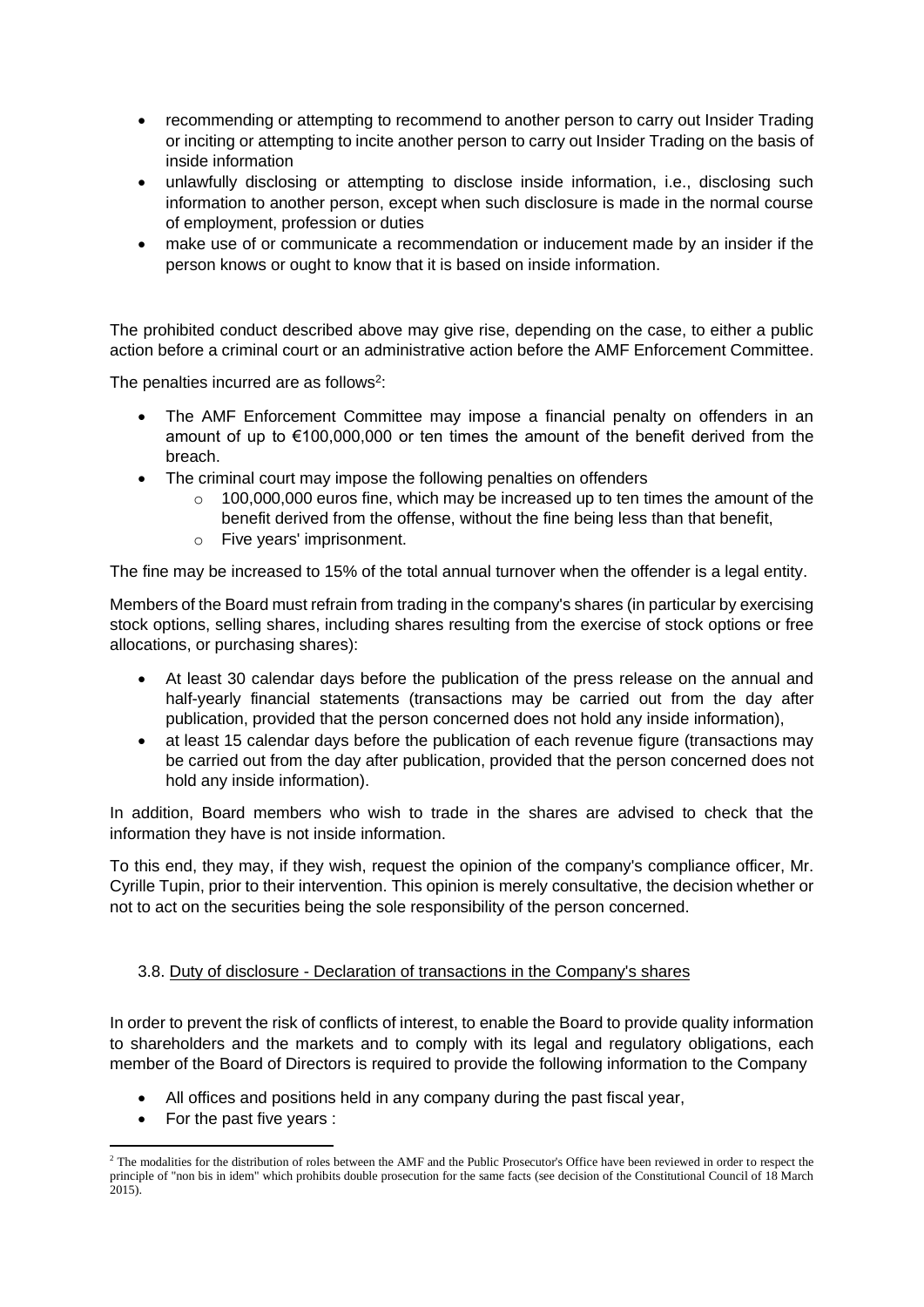- o any office held outside the group controlled by the Company,
- o details of any convictions for fraud,
- o details of any bankruptcy, receivership, liquidation or placement of companies under judicial administration in which he was involved as a member of the administrative, management or supervisory bodies or as a general partner
- o details of any official public censure and/or sanction issued by a statutory or regulatory authority (including designated professional bodies) and in particular any disqualification from serving as a member of an administrative, management or supervisory body or from participating in the management or conduct of the business of an issuer,
- If applicable, all data necessary for the establishment of the list of insiders;
- All transactions carried out by him or on his behalf relating to the Company's shares, debt securities, derivatives and related financial instruments, whether carried out directly or through an intermediary.

Accordingly, members of the Board of Directors and senior management of the company and persons closely linked<sup>3</sup> to them must inform the AMF and the company of any transaction<sup>4</sup> carried out by them or on their behalf relating to financial instruments issued by the company or to related financial instruments.

This reporting obligation applies to the permanent representatives of legal entities that are members of the Board of Directors as well as to them.

However, transactions whose cumulative amount does not exceed 20,000 euros for the current calendar year are not subject to notification.

This information must be made within three working days following the transaction, by electronic means:

- o To the AMF using the ONDE system [\(https://onde.amf](https://onde.amf-france.org/remiseinformationemetteur/client/ptremiseinformationemetteur.aspx)[france.org/remiseinformationemetteur/client/ptremiseinformationemetteur.aspx\)](https://onde.amf-france.org/remiseinformationemetteur/client/ptremiseinformationemetteur.aspx);
- o To the company at the following address: [edefougeroux@abionyx.com](mailto:edefougeroux@abionyx.com)
- The list of persons closely linked to it within the meaning of Articles 19 and 3.1.26 of Regulation (EU) 596/2014 as well as Article R. 621-43-1 of the Monetary and Financial Code, also subject to the aforementioned reporting obligation.

- any other relative or ally residing at home for at least one year,

\* On the notion of "exercise of managerial responsibilities" in this context, ESMA considers that it is necessary that the manager takes part in or influences the decisions to carry out transactions in the financial instruments of the listed company in the legal person (trust or partnership) that carries out the transaction (ESMA Questions and Answers On the Market Abuse Regulation).

<sup>4</sup> The transactions concerned are, in particular, those covered by Article 19 of AMF Regulation 596/2014 and Article 10 of Delegated Regulation 2016/522 (non-exhaustive list). Final allocations of free shares must also be reported.

<sup>&</sup>lt;sup>3</sup> Namely, in French law:

<sup>-</sup> Spouse not legally separated and partner linked by a PACS,

<sup>-</sup> dependent children, under parental authority or usually or alternately residing at home, or for whom she has the effective and permanent care,

<sup>-</sup> any legal person, trust, or partnership, French or foreign, whose management responsibilities\* are assumed by a person exercising management responsibilities or a closely related person; or which is controlled, directly or indirectly, by him or her; or which has been set up for his or her benefit; or whose economic interests are substantially equivalent to his or her.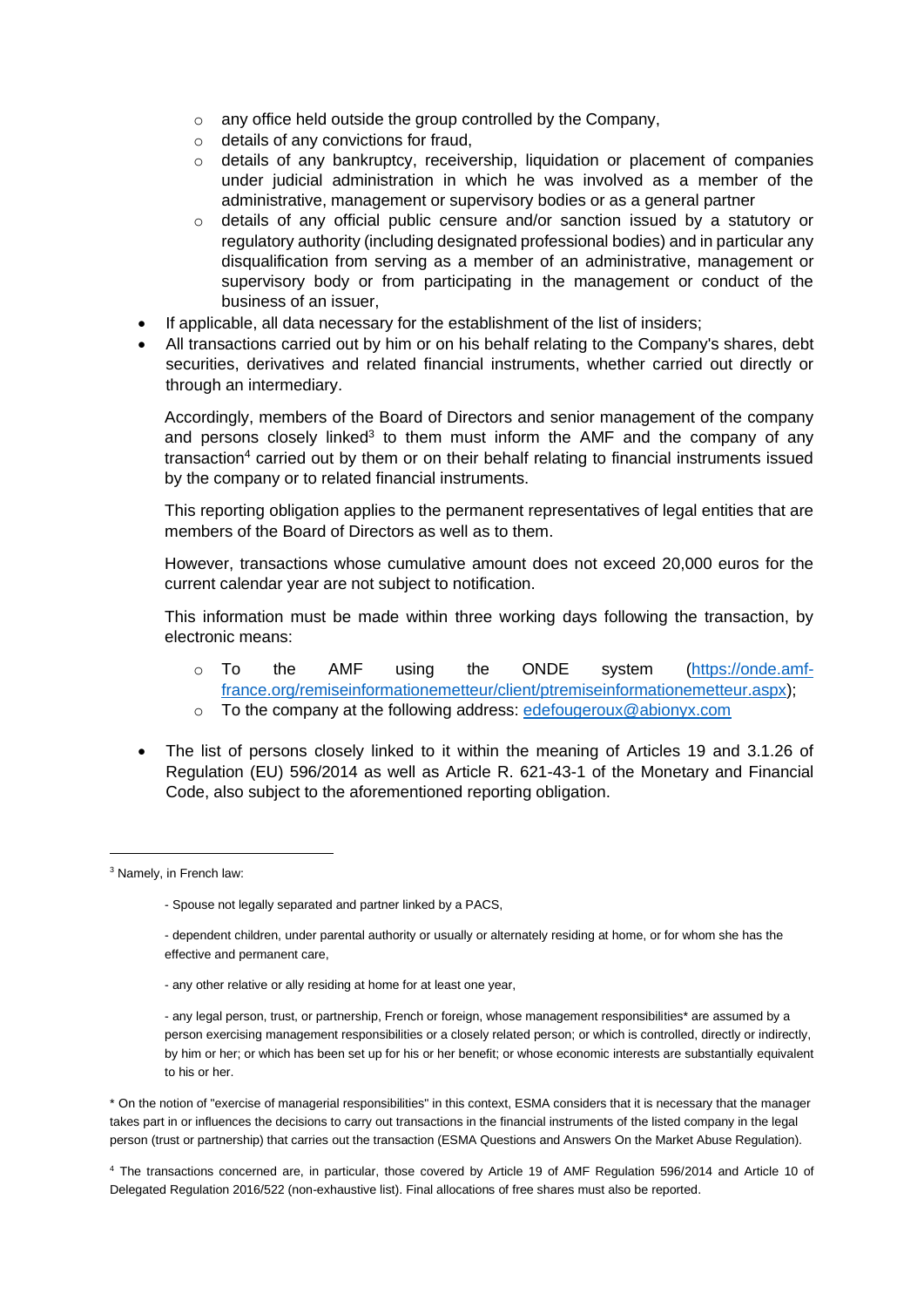Indeed, each member of the Board of Directors must notify the persons closely linked to him or her<sup>3</sup>, that he or she is (are) subject to the same obligation. He or she must keep a copy of this notification.

# **ARTICLE 4 - COMPOSITION - MEETINGS - DELIBERATIONS - EXPENSES**

# 4.1 Composition

The Board of Directors, in its proposals, ensures that its composition and that of the Committees that it sets up from among its members is balanced and adapted to the needs of the Company by the skills, experience and representativeness of the directors called upon to make it up.

The Board of Directors includes at least two independent directors.

The qualification of an independent director is made in accordance with the provisions of the MiddleNext corporate governance code, namely:

- 1. not having been an employee or executive officer of the company or of a company in its group during the previous five years
- 2. not having been, during the last two years, and not being in a significant business relationship with the company or its group (customer, supplier, competitor, service provider, creditor, banker, etc.);
- 3. not being a reference shareholder of the company or holding a significant percentage of voting rights:
- 4. not to have a close relationship or close family ties with a corporate officer or a reference shareholder
- 5. not to have been the company's statutory auditor for the last six years.

It is the responsibility of the Board of Directors to examine on a case-by-case basis the situation of each of its members with respect to the independence criteria specified in the aforementioned code, and then to inform the shareholders of the conclusions of its examination at the time of the appointment of Board members. Independence is assessed at the time of a director's first appointment and annually at the time of drafting the corporate governance report.

Provided that it justifies its position, the Board may consider that one of its members is independent even though he or she does not meet all of these criteria, and that conversely, one of its members is not independent even though he or she does meet all of these criteria.

## 4.2 Meetings - deliberations

The Board of Directors meets either at the registered office or at any other place indicated by the author of the notice of meeting, at the call of its Chairman.

The Board of Directors meets at least four times a year and whenever circumstances so require. In addition, if the Board has not met for more than two (2) months, directors representing at least one third of the members of the Board may, by indicating the agenda for the meeting, request the Chairman of the Board to convene it.

The Chief Executive Officer, if this function is separate from that of Chairman of the Board of Directors, may ask the Chairman of the Board of Directors to convene the Board of Directors on a specific agenda.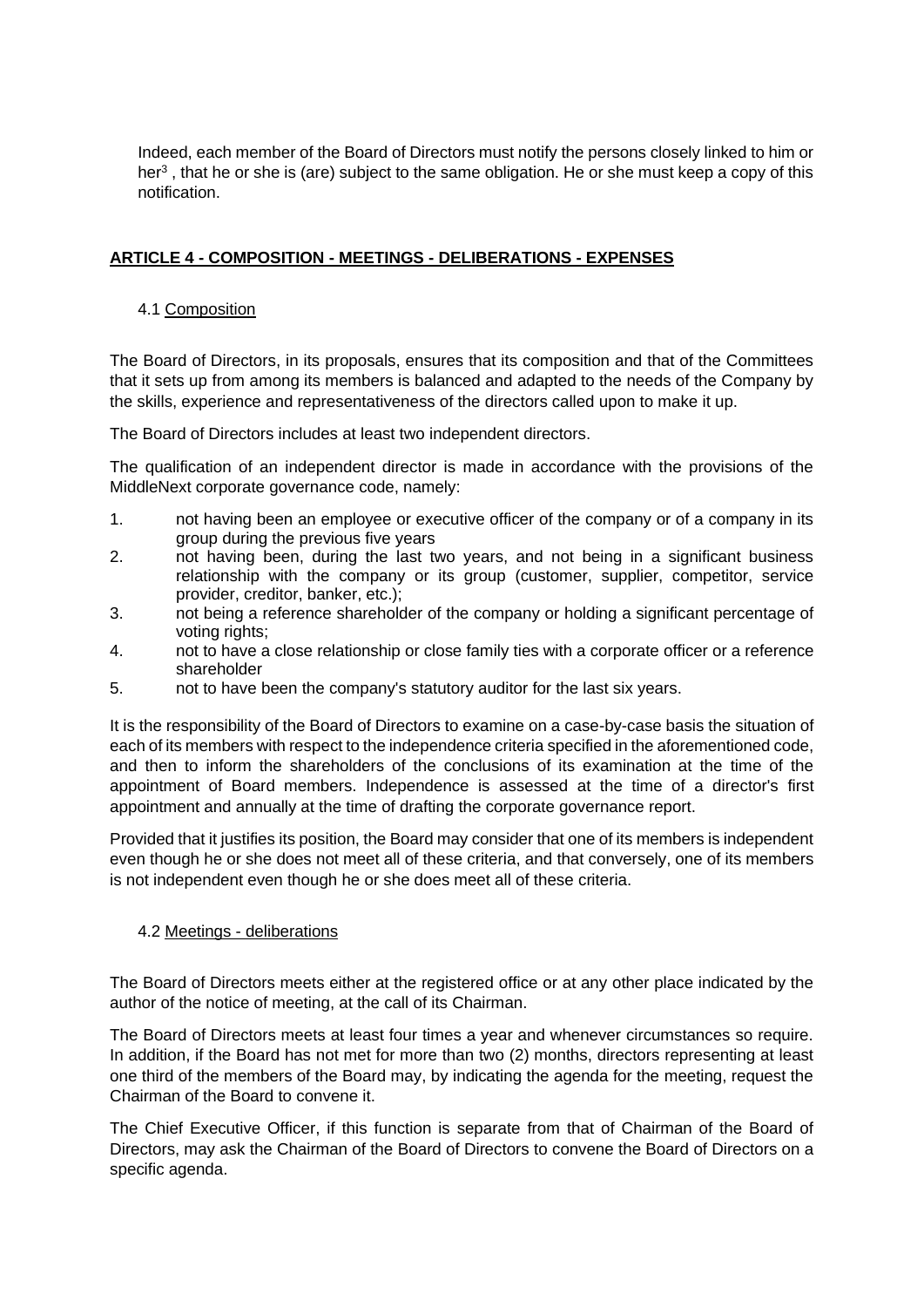The Chairman of the Board of Directors is bound by the requests addressed to him under the two preceding paragraphs.

The convocations are made by any means five days in advance. The meeting may also be convened orally and without delay :

- if all the directors agree; or
- if the Board is convened by the Chairman during a General Meeting.

Board meetings are chaired by the Chairman of the Board of Directors or the director delegated to act as Chairman of the Board of Directors or, in their absence, by the oldest director attending the meeting, or by a director chosen by the Board at the beginning of the meeting.

Any director may give a proxy to another director, represented by letter, fax or e-mail, to vote in his or her place at a given meeting of the Board, but each director may hold only one proxy during the same meeting.

However, for the deliberations to be valid, the effective presence of at least half of the directors is required.

Decisions are taken by a majority of the members present or represented; in the event of a tie, the Chairman of the meeting has the casting vote.

An attendance register is kept at the registered office and is signed by all directors attending each Board meeting.

The duration of meetings must be set so as to allow for an in-depth examination of the issues discussed.

## 4.3 Compensation of members of the Board of Directors

The Board of Directors, acting on a proposal from the Compensation Committee, allocates the annual amount of the total compensation of directors allocated by the Company's Shareholders' Meeting, in accordance with the compensation policy voted by the Shareholders' Meeting.

The allocation of compensation may be reserved for only some of the members of the Board of Directors and may be based solely on actual attendance at meetings of the Board of Directors and, where applicable, of the Committees of which the Directors are members.

In addition, each member of the Board is entitled to reimbursement of travel expenses incurred in the performance of his or her duties, subject to presentation of receipts.

## 4.4 Evaluation of the work of the Board of Directors and its committees

The Chairman of the Board of Directors shall endeavor once a year to invite the members of the Board of Directors to express their views on the operation of the Board and its committees, as well as on the preparation of its work, with this discussion being the subject of an item on the agenda of a meeting.

The Board of Directors may be accompanied by a third party.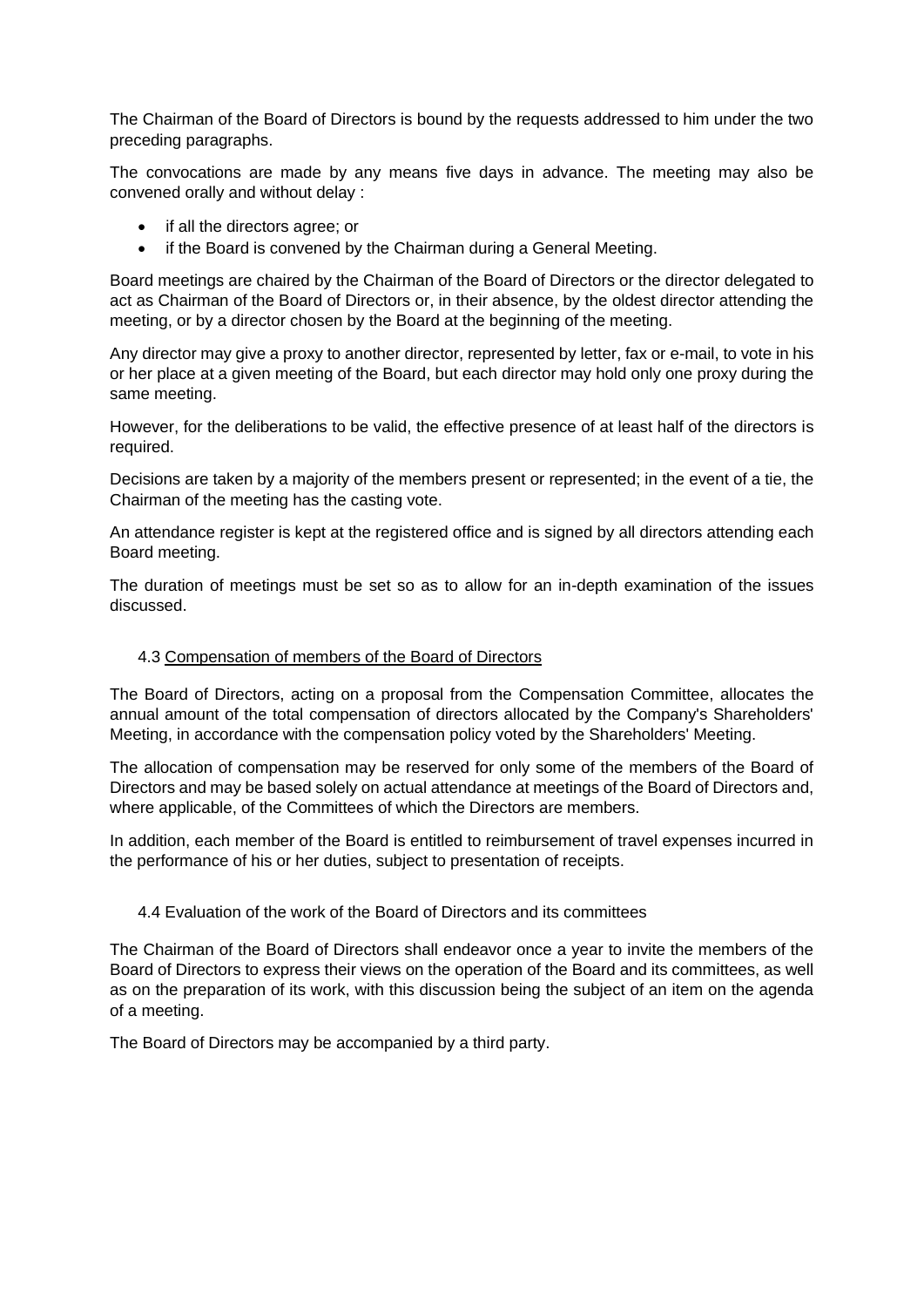# **ARTICLE 5 - VIDEOCONFERENCING AND TELECOMMUNICATION**

5.1 The Board of Directors may use videoconferencing means for its meetings, by transmitting the voice and image of each participant, or telecommunication means, by transmitting the voice of each participant.

If video-conferencing or telecommunication means are used, they must transmit at least the voice of the participants and meet the technical requirements for continuous and simultaneous transmission of the deliberations of the Board of Directors.

- 5.2 For the purposes of calculating quorum and majority, members of the Board of Directors participating in the meeting by videoconference or telecommunication means are deemed to be present, except when the Board of Directors is called upon to deliberate on the following decisions
	- $\circ$  approval of the company's annual financial statements and the management report
	- o preparation of the consolidated financial statements and, where applicable, the group management report.

If video-conferencing is used or if directors participate by telephone when it is not authorized, the directors participating remotely will not be taken into account for the calculation of the quorum and the majority: they may only give their opinion in an advisory capacity.

- 5.3 For all decisions other than those referred to in 5.2 above, the directors participating remotely in the Board are deemed to be present for the calculation of the quorum and the majority.
- 5.4. In the event of the use of videoconferencing or telecommunication means, the minutes of the Board of Directors shall indicate :
	- o the names of the directors present ;
	- $\circ$  the names of the directors participating in the meeting by videoconference or by means of telecommunication, who are deemed to be present within the meaning of Article L. 225-37 of the Commercial Code
	- o the names of directors who are excused or absent;
	- o the presence of other participants;
	- $\circ$  the presence or absence of any person called by virtue of a legal provision;
	- o the occurrence of any technical incident relating to video-conferencing or telecommunications means that may have disrupted the meeting.

The attendance register of the Board of Directors signed by the directors present and their proxies will indicate, for directors participating by means of telecommunication or videoconference, opposite the name of the director, the following mention: "Participates by telephone" or "Participates by videoconference". The Chairman of the Board of Directors or the secretary of the meeting shall complete the attendance register of the Board of Directors for this purpose.

5.5. A director participating in the meeting by videoconference may represent another director provided that the Chairman has a proxy from the director so represented on the day of the meeting.

In the event of a malfunction of the videoconference or teleconference system noted by the Chairman, the Board of Directors may validly deliberate and/or continue its work only among those members physically present, or for whom the transmission of voice and/or image remains simultaneous and continuous, provided that the quorum conditions are met.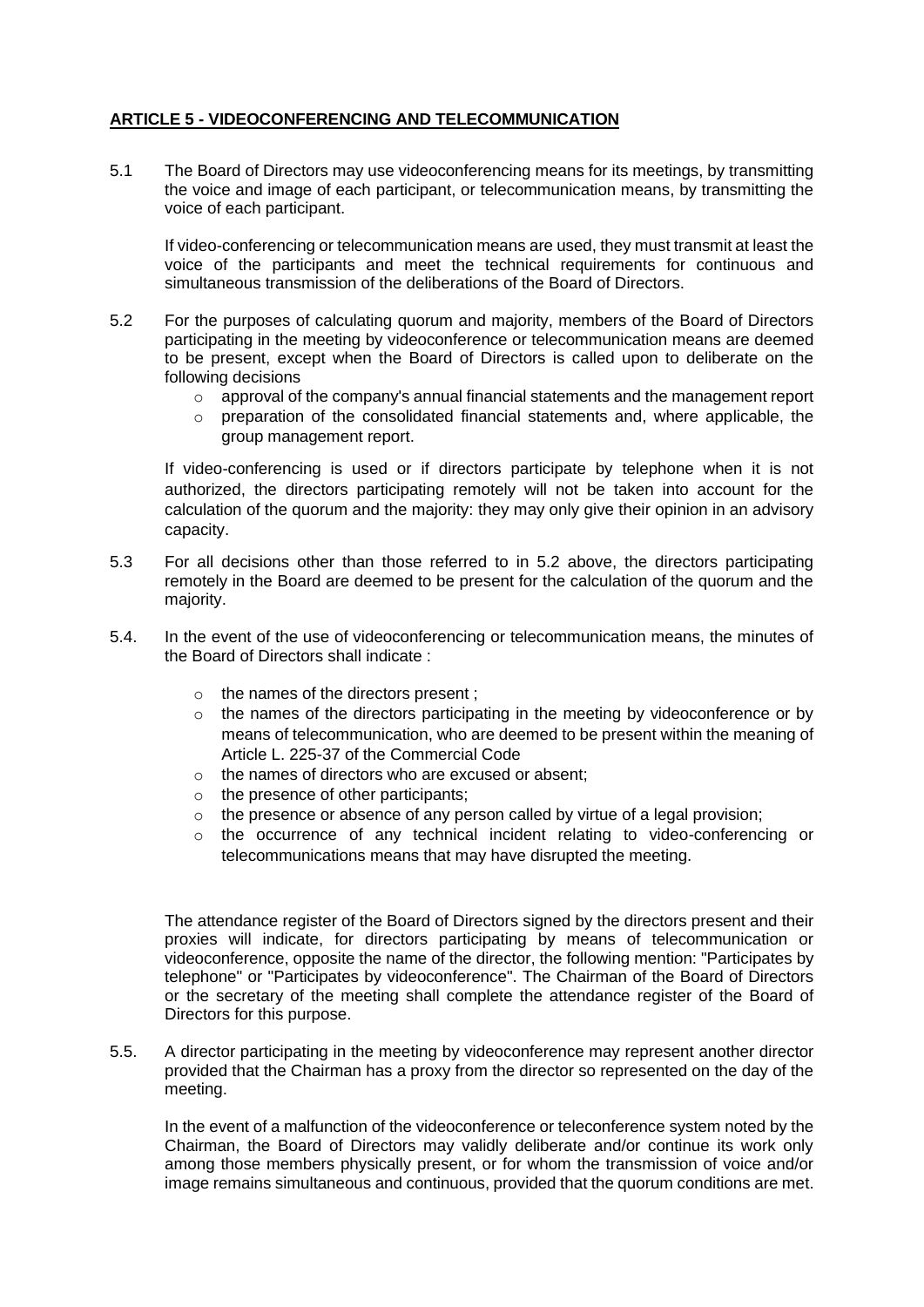A Director participating remotely in the Board, who could no longer be deemed present due to a malfunction, may then give, under the conditions of Articles 1365 to 1367 of the Civil Code (in writing, by e-mail, fax, etc.), a proxy to a Director physically present, provided that he/she informs the Chairman of this proxy. He may also give a proxy in advance, stipulating that it will only become effective in the event of a malfunction that no longer allows him to be deemed present.

## **ARTICLE 5 BIS - WRITTEN CONSULTATION**

In accordance with Article 16 of the Articles of Association, decisions falling within the specific powers of the Board of Directors provided for by the regulations may be taken by written consultation of the directors.

In this case, the members of the Board are called upon, at the request of the Chairman of the Board, to give their opinion in writing on the decision addressed to them within 3 working days (or less depending on the period specified in the request) following the sending of the decision. The documents necessary for the decision of the members shall be made available to them by any means.

If they fail to respond in writing to the Chairman of the Board within this time limit and in accordance with the terms of the request, they shall be deemed to be absent and not to have participated in the decision.

The decision can only be adopted if at least half of the members of the Council have participated in the written consultation, and only by a majority of the members participating in the consultation.

The Chairman of the Council is deemed to preside over the written consultation and therefore has a casting vote in the event of a tie.

Minutes of the decisions taken by written consultation are drawn up and submitted to the Board of Directors for approval.

## **ARTICLE 6 - MINUTES**

The deliberations of the Board of Directors, including those carried out by videoconference or telecommunication means, are recorded in minutes drawn up in a special register or on numbered loose-leaf pages, under the conditions prescribed by law; these minutes are signed by the Chairman of the meeting and by at least one director. If the Chairman of the meeting is unable to attend, the minutes are signed by at least two directors.

Copies or extracts of these minutes are certified either by the Chairman of the Board of Directors, or by the Chief Executive Officer if general management is not assumed by the Chairman of the Board, or by a Chief Operating Officer, or by the director temporarily delegated to perform the duties of Chairman of the Board of Directors, or by a proxy authorized for this purpose.

The number of directors in office and their presence shall be sufficiently proven by the production of a copy or extract of the minutes.

## **ARTICLE 7 - CENSORS**

The provisions of Articles 3 (with the exception of declarations of transactions in securities), 5 and 7 of these Internal Regulations also apply to the Non-Voting Directors insofar as they are compatible with their duties.

## **ARTICLE 8 - COMMITTEES**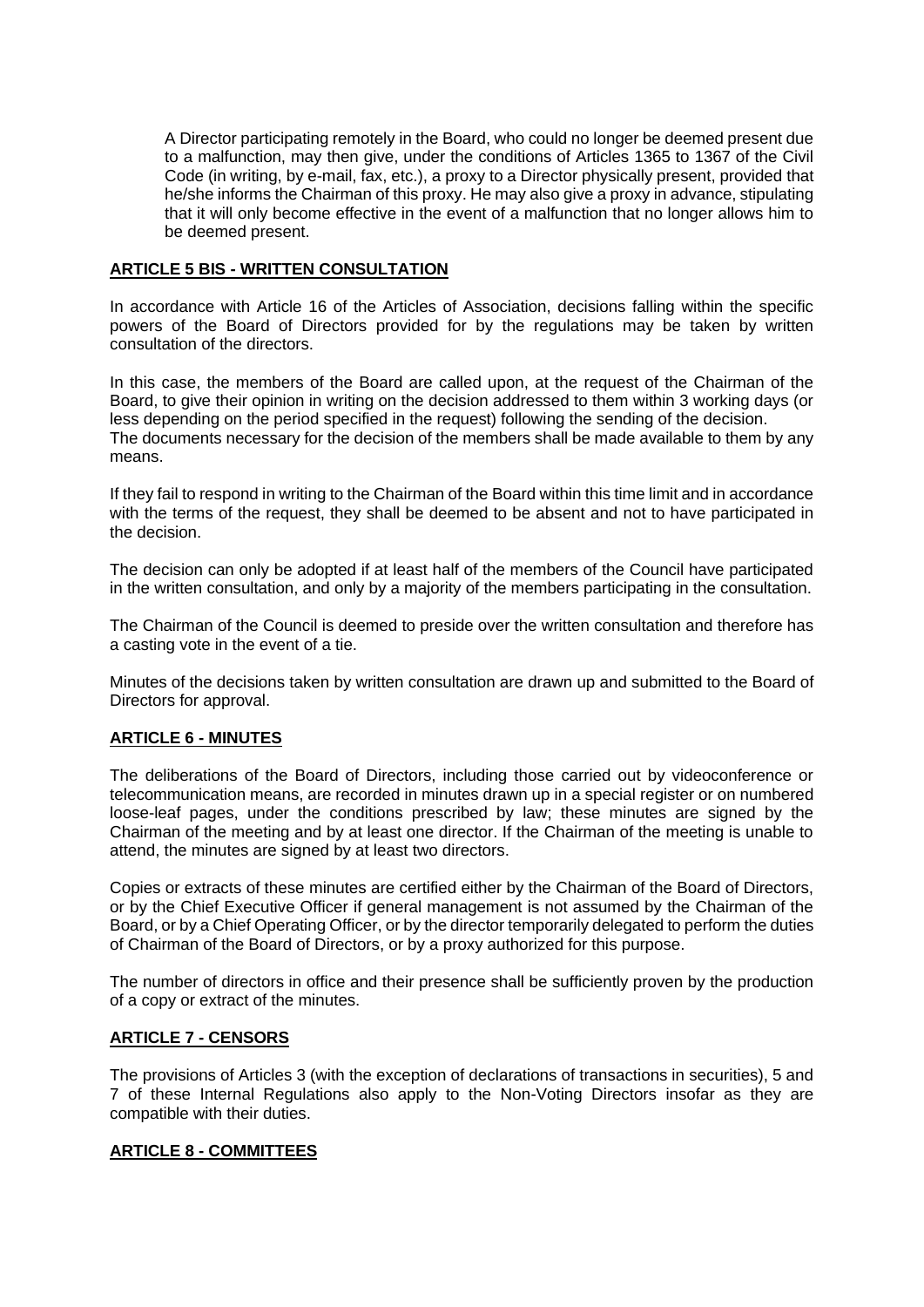The Board of Directors may set up committees, the composition and powers of which it shall determine and, where applicable, the remuneration of their members, in accordance with the conditions laid down by the regulations.

Each Committee is responsible for studying, analyzing and advising the Board on certain matters within its remit. Its role is also to study subjects and/or projects referred to it by the Board or its Chairman. It has no decision-making power. It issues, in its field of competence, proposals, recommendations and opinions as the case may be. It has advisory powers and acts under the authority of the Board of Directors, to which it reports.

The Chairman of each Committee, or a member of the Committee designated for this purpose, shall report on its work to the Board of Directors.

Each Committee may decide to invite any person of its choice to its meetings, as required.

## 8.1- AUDIT COMMITTEE

#### 8.1.1 Duties of the Audit Committee

The Audit Committee monitors issues relating to the preparation and control of accounting and financial information. Without prejudice to the powers of the Board of Directors, the Audit Committee is responsible for

- Monitoring the process of preparing financial information and, where appropriate, making recommendations to ensure its integrity;
- Monitoring the effectiveness of the internal control and risk management systems and, where appropriate, the internal audit, with respect to procedures relating to the preparation and processing of accounting and financial information, without prejudice to its independence;
- Monitor the performance of the statutory auditor's mission, taking into account the findings and conclusions of the Haut Conseil du Commissariat aux Comptes following audits carried out pursuant to Articles L. 821-9 et seq. of the Commercial Code;
- To make a recommendation to the Board of Directors on the statutory auditors proposed for appointment by the General Meeting;
- To monitor the independence of the statutory auditors;
- To periodically take cognizance of important disputes:
- Approve the provision of services other than the certification of accounts;
- To report regularly to the Board of Directors on the performance of its duties and on the results of the certification of the accounts, on the manner in which this assignment has contributed to the integrity of the financial information, and on the role it has played in this process, and to inform it without delay of any difficulties encountered.

The Board of Directors or the Chairman of the Board of Directors may also decide to submit any other matter to it for an opinion. Similarly, the Audit Committee may consider any matter and issue any opinion.

## 8.1.2 Composition of the Audit Committee

The Audit Committee is composed of at least two (2) members appointed by the Company's Board of Directors, after consultation with the Compensation Committee. All the members of the Audit Committee must be chosen from among the members of the Company's Board of Directors, excluding those exercising management functions, at least one of whom must have special expertise in financial, accounting or statutory auditing matters and be independent within the meaning of article 4.1 of these Internal Regulations, it being specified that all the members have minimum expertise in financial, accounting or statutory auditing matters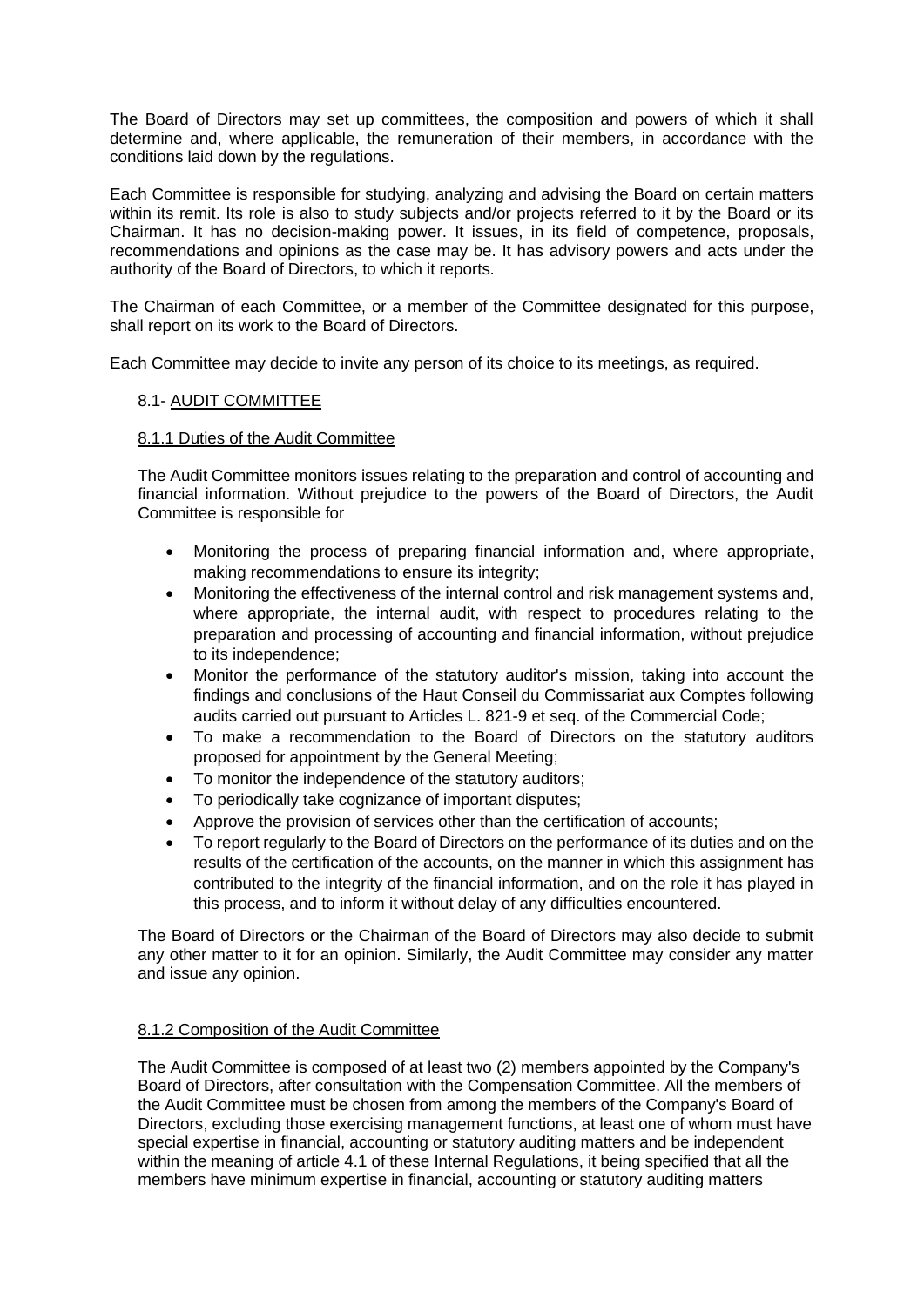The Chairman of the Audit Committee is appointed by the members of the Audit Committee for the duration of his or her term of office as a Committee member. The Audit Committee is chaired by an independent director.

The term of office of the members of the Audit Committee coincides with their term of office as members of the Board of Directors and expires at the first meeting of the Board of Directors held after the Annual General Meeting called to approve the financial statements for the financial year in which the term of office of a director expires.

The members of the Audit Committee are eligible for reappointment.

In addition, the Board of Directors may terminate the duties of a member of the Committee at any time, without notice and without having to justify its decision, and the member shall not be entitled to any compensation. Likewise, any member may resign at any time, without having to give reasons.

In the event of the death or resignation of a member during his or her term of office, for whatever reason, the Board of Directors may proceed to replace this member for the duration of the term of office of the newly appointed member.

The provisions of these Internal Regulations concerning the obligations of discretion, reserve, confidentiality and conflict of interest are applicable to the members of the Audit Committee.

## 8.1.3 Operation of the Audit Committee

The members of the Audit Committee may invite any guest to attend, provided that the guest respects the confidentiality of the discussions.

The Audit Committee may decide to interview the Chief Executive Officer of the Company and carry out any internal or external audit on any subject it considers relevant to its mission, subject to informing the Board of Directors in advance. It may also interview persons involved in the preparation or audit of the accounts (Chief Financial Officer and senior financial officers).

The Audit Committee may also interview the statutory auditors without any representative of the Company being present.

## **Convening - Meetings**

The Audit Committee meets as often as it deems necessary, and at least twice a year before the Board of Directors meeting called by its Chairman to approve the Company's annual financial statements, consolidated financial statements, half-yearly financial statements and quarterly financial statements, if any.

The Chairman of the Audit Committee shall give five (5) days' notice of meetings by any written means (including e-mail), except in emergencies. The Audit Committee may also be convened orally. If all members of the Audit Committee are present or represented, meetings may be held without notice. The Audit Committee may also meet at the request of two of its members or the Chairman of the Board of Directors of the Company.

Meetings of the Audit Committee will take place at the registered office or at any other place indicated in the notice of meeting. They may also be held by videoconference or by any other means of telecommunication as specified in Article 5 of these Internal Regulations, regardless of the agenda of the meeting.

## **Quorum and majority**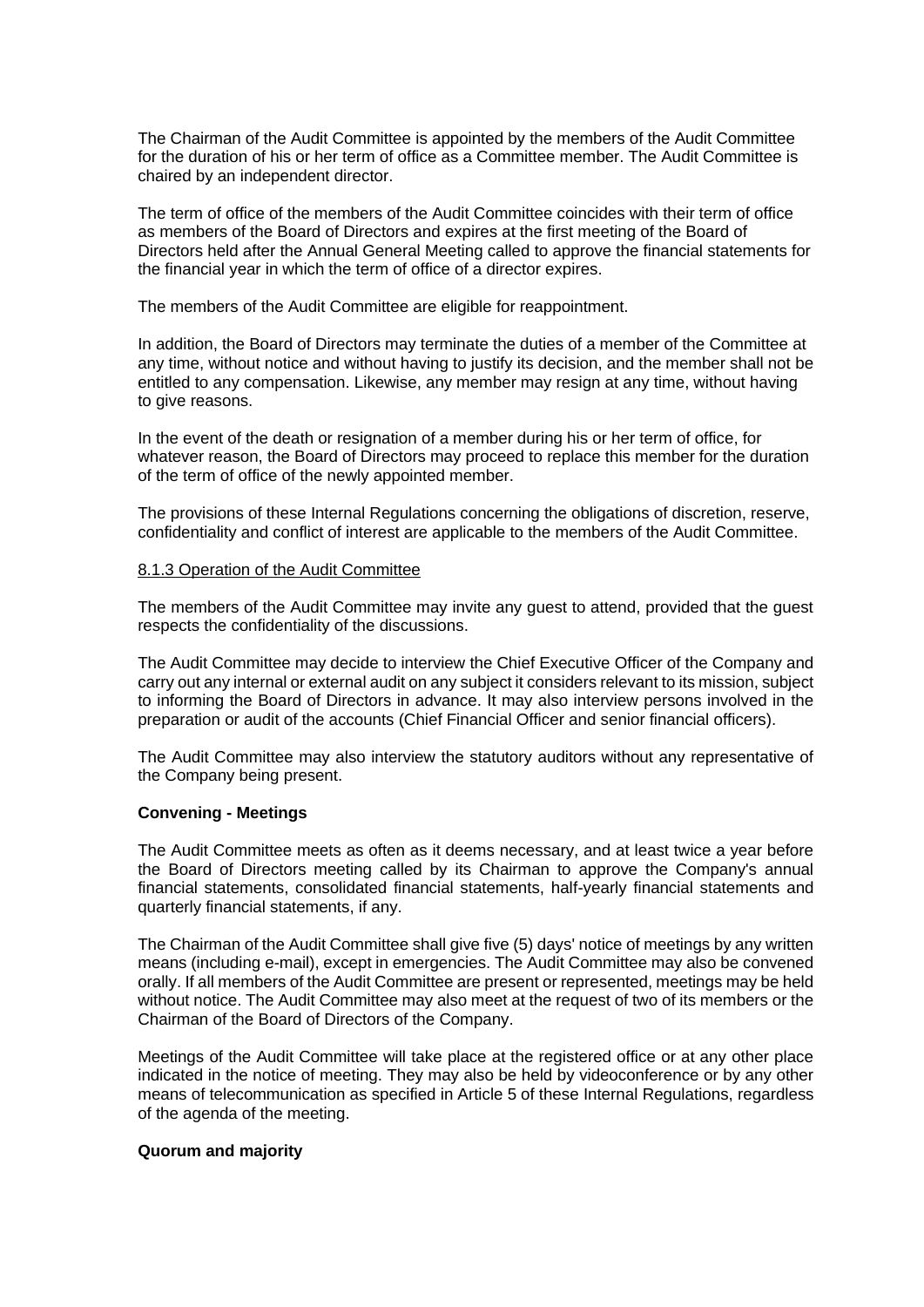The Audit Committee may only validly deliberate if at least half of its members are present or participate by videoconference or telecommunication means or are represented.

Decisions are taken by a majority of the members present or represented, with the Chairman having the casting vote in the event of a tie.

Members may be represented by any other member of the Audit Committee within the limit of one representative mandate per member.

#### **Report**

The Chairman of the Audit Committee ensures that the reports on the Audit Committee's activities to the Board of Directors enable the Board to be fully informed, thereby facilitating its deliberations.

The report on corporate governance will include a discussion of the Committee's activities during the past year.

If, in the course of its work, the Audit Committee detects a significant risk that it believes is not being adequately addressed, the Chairman of the Audit Committee will immediately alert the Board of Directors.

#### 8.2 - COMPENSATION COMMITTEE

#### 8.2.1. Duties of the Compensation Committee

The Compensation Committee is responsible, where applicable, in accordance with the compensation policy approved by the Shareholders' Meeting, for

- examining the main compensation targets proposed by senior management for the Company's non-corporate officers, including plans for the free grant of shares and stock options
- examining the compensation of executive directors, including bonus share and stock option plans, pension and welfare plans and benefits in kind
- to make recommendations and proposals to the Board of Directors concerning :
	- $\circ$  the compensation, pension and welfare plans, benefits in kind, and other pecuniary rights, including in the event of termination of employment, of corporate officers. The Committee proposes compensation amounts and structures and, in particular rules for setting the variable portion that take into account the Company's strategy, objectives and results, as well as market practices; and
	- $\circ$  plans for the allocation of free shares, stock options or any other similar incentive mechanism and, in particular, registered allocations to corporate officers eligible for this type of mechanism;
- examining the total amount of directors' compensation and the system for allocating it among the directors, as well as the conditions for reimbursing any expenses incurred by the members of the Board of Directors;
- to prepare any other recommendation that may be requested by the Board of Directors concerning compensation; and
- in general, the Compensation Committee shall provide advice and make appropriate recommendations in the above areas.

The Compensation Committee may assist the Board of Directors, at its request, in identifying, evaluating and proposing the appointment of independent directors.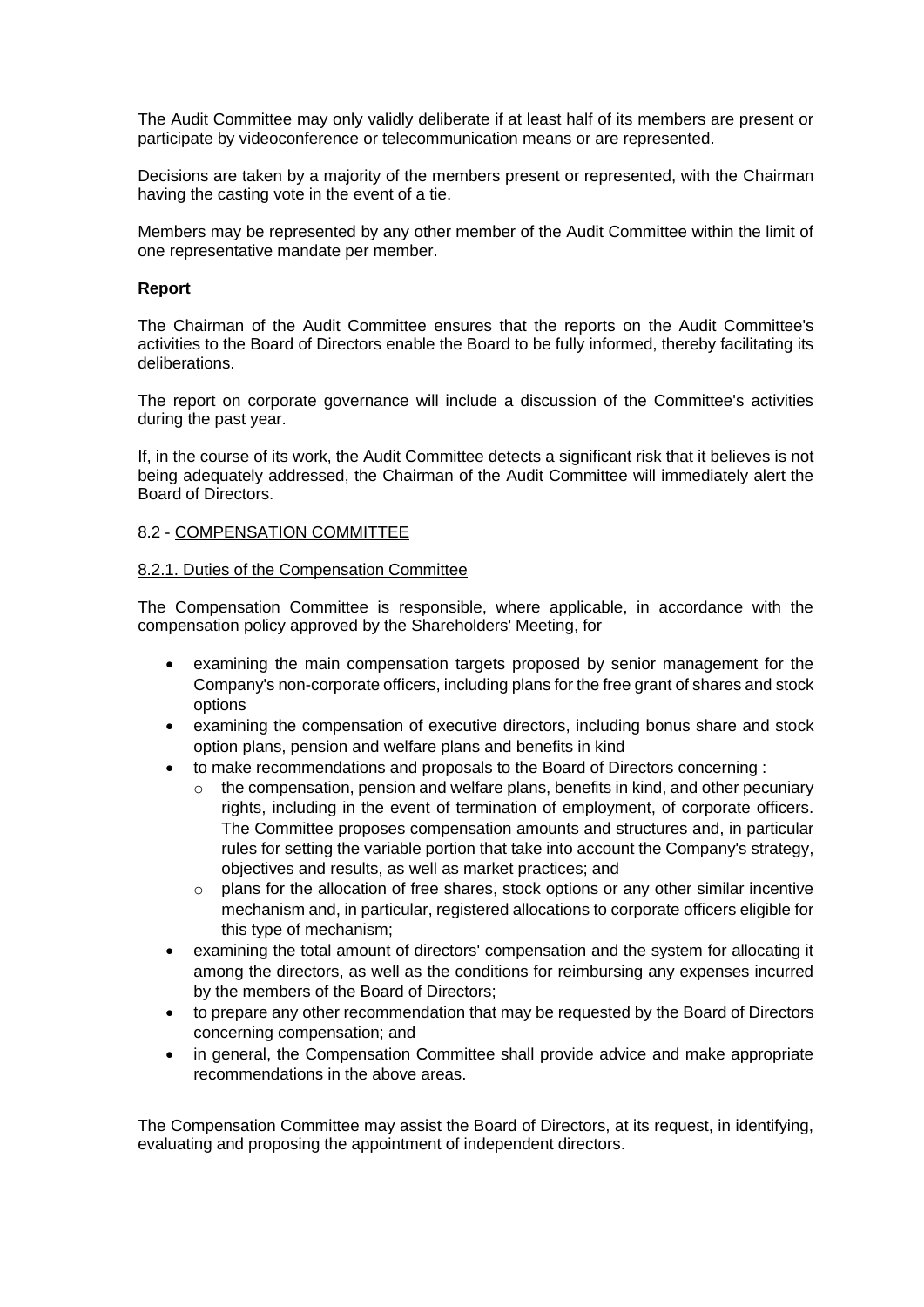The Board of Directors or the Chairman of the Board of Directors may also decide to refer any other matter to the Compensation Committee for advice. Similarly, the Compensation Committee may consider any question and formulate any opinion.

### 8.2.2 Composition of the Compensation Committee

The Compensation Committee is composed of at least two (2) members appointed by the Company's Board of Directors. All members of the Compensation Committee must be chosen from among the members of the Company's Board of Directors, excluding those who are executive directors, at least one of whom must be independent within the meaning of article 4.1 of these Internal Regulations. The Compensation Committee does not include any executive officers.

The Chairman of the Compensation Committee is appointed by the members of the Compensation Committee for the duration of his or her term as a member of the Committee. The Compensation Committee is chaired by an independent director.

The term of office of the members of the Compensation Committee coincides with their term of office as members of the Board of Directors and expires at the first meeting of the Board of Directors held after the Annual Shareholders' Meeting called to approve the financial statements for the fiscal year in which the term of office of a director expires.

The term of office of the members of the Compensation Committee is renewable.

In addition, the Board of Directors may terminate the duties of a member of the Committee at any time, without notice and without having to justify its decision, and the member shall not be entitled to any compensation. Likewise, any member may resign at any time, without having to give reasons.

In the event of the death or resignation of a member during his or her term of office, for whatever reason, the Board of Directors may proceed to replace this member for the duration of the term of office of the newly appointed member.

The provisions of these Internal Regulations concerning the obligations of discretion, reserve, confidentiality and conflict of interest are applicable to the members of the Compensation Committee.

## 8.2.3 Operation of the Compensation Committee

The members of the Compensation Committee may invite any guest to attend, in particular any senior executive of the Company whose expertise could facilitate the discussion of an item on the agenda, subject to ensuring that the guest respects the confidentiality of the discussions.

## **Convening - Meetings**

The Compensation Committee meets as often as it deems necessary and at least one (1) time per year, upon notice from its Chairman.

Notices of meetings are sent by any written means (including e-mail) with five (5) days' notice, except in the case of an emergency, by the Chairman of the Compensation Committee. The Compensation Committee may also be convened orally. If all members of the Compensation Committee are present or represented, meetings may be held without notice.

The Compensation Committee may also meet at the request of two of its members or the Chairman of the Board of Directors of the Company.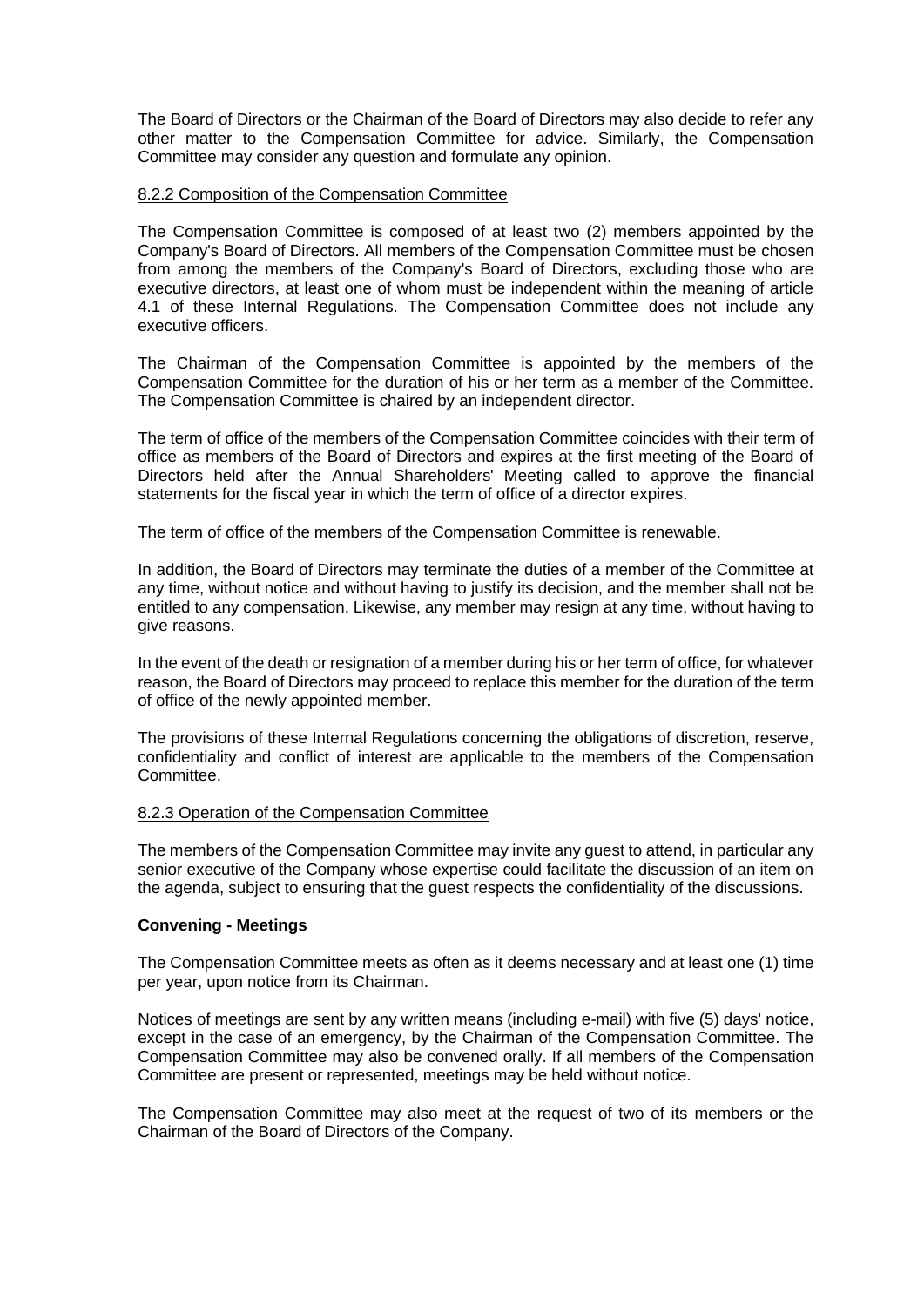Meetings of the Compensation Committee will be held at the registered office or at any other place indicated in the notice of meeting. They may also be held by videoconference or by any other means of telecommunication as specified in Article 5 of these rules, regardless of the agenda of the meeting.

The Chairman of the Board of Directors of the Company may be invited to each meeting of the Compensation Committee if he is not a member, but without the right to vote. He does not attend the deliberations relating to his own situation.

Non-executive directors who are not members of the Compensation Committee may participate freely in its meetings.

#### **Quorum and majority**

The Compensation Committee may only validly deliberate if at least half of its members are present or participate by videoconference or telecommunication means or are represented.

Decisions are taken by a majority of the members present or represented, with the Chairman having the casting vote in the event of a tie.

Members may be represented by any other member of the Compensation Committee within the limit of one proxy per member.

### **Report**

The Chairman of the Compensation Committee ensures that the reports on the activities of the Compensation Committee to the Board of Directors allow the Board to be fully informed, thereby facilitating its deliberations.

The corporate governance report will include a discussion of the Committee's activities during the past year.

The Compensation Committee reviews the Company's draft report on the compensation of corporate officers.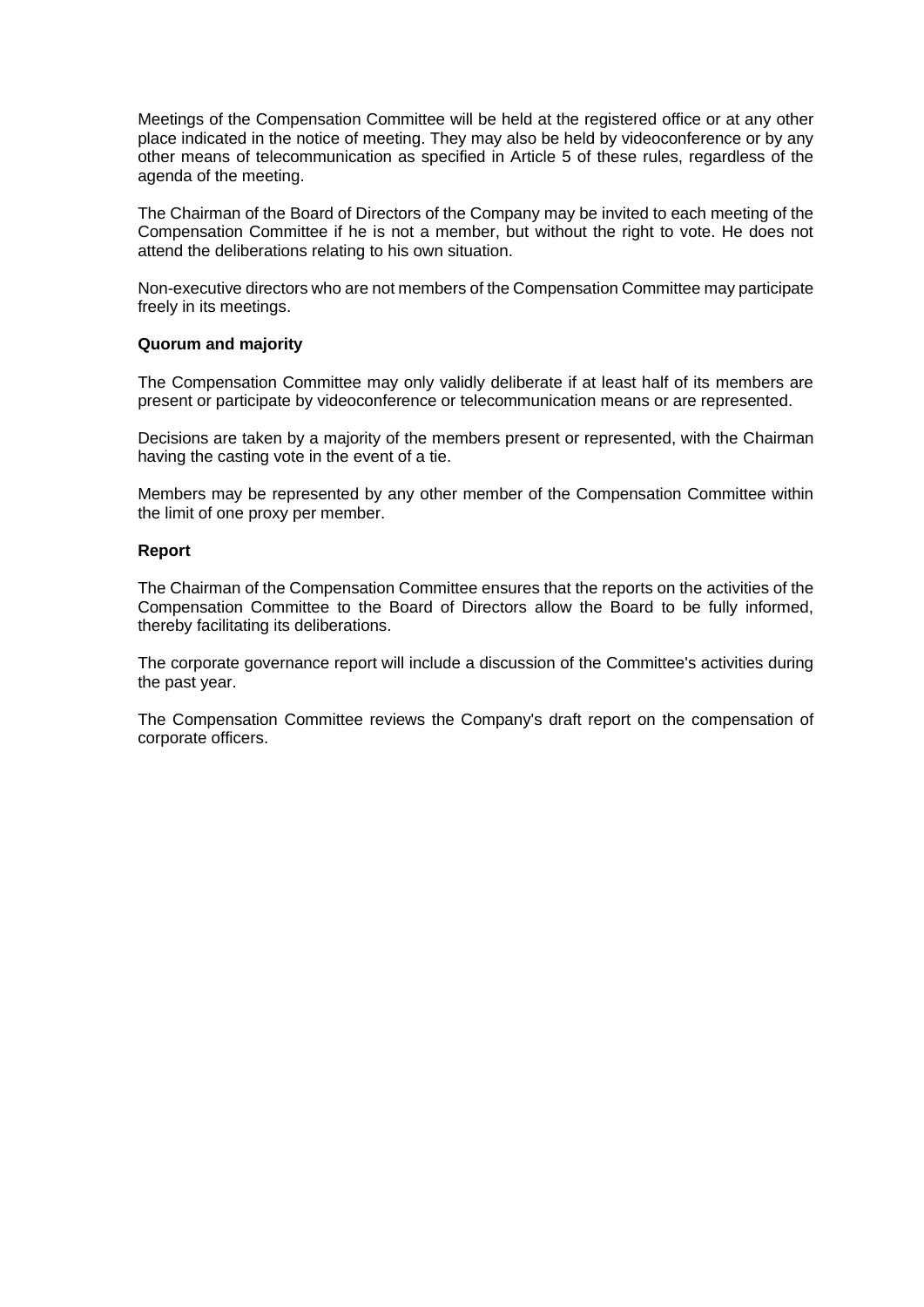## 8.3- SCIENTIFIC, RESEARCH AND PATENT COMMITTEE

### 8.3.1 Duties of the Scientific, Research and Patent Committee

The Scientific, Research and Patent Committee is responsible for

- assisting the Board in monitoring ongoing studies and keeping the Board informed of the progress of studies, and in particular examining the audit plan, defining with management the format for reporting to the Board, examining the results and reviewing the publication strategy
- assisting the Board in identifying and analyzing new development opportunities
- facilitating the Board's communications with the Scientific Advisory Board.

The Board of Directors or the Chairman of the Board of Directors may also decide to refer any other matter to it for advice. Similarly, the Scientific, Research and Patents Committee may consider any question and formulate any opinion.

#### 8.3.2 Composition of the Scientific, Research and Patent Committee

The Scientific, Research and Patent Committee is composed of at least two (2) members appointed by the Company's Board of Directors. All members of the Scientific, Research and Patent Committee must be chosen from among the members of the Company's Board of Directors, excluding those who are executive officers, at least one of whom must be independent within the meaning of article 4.1 of these Internal Regulations.

The Chairman of the Scientific, Research and Patent Committee is appointed by its members for the duration of his or her term of office as a Committee member. The chairmanship of the Scientific, Research and Patent Committee is entrusted to an independent member.

The term of office of the members of the Scientific, Research and Patents Committee coincides with their term of office as members of the Board of Directors and expires at the first meeting of the Board of Directors held after the Annual Ordinary General Meeting called to approve the financial statements for the year in which their term of office expires.

The members of the Scientific, Research and Patent Committee are eligible for reappointment.

In addition, the Board of Directors may terminate the duties of a member of the Committee at any time, without notice and without having to justify its decision, and the member may not claim any compensation. Likewise, any member may resign at any time, without having to give reasons.

In the event of the death or resignation of a member during his or her term of office, for whatever reason, the Board of Directors may proceed to replace this member for the duration of the term of office of the newly appointed member.

The provisions of these Internal Regulations concerning the obligations of discretion, reserve, confidentiality and conflict of interest are applicable to the members of the Scientific, Research and Patents Committee.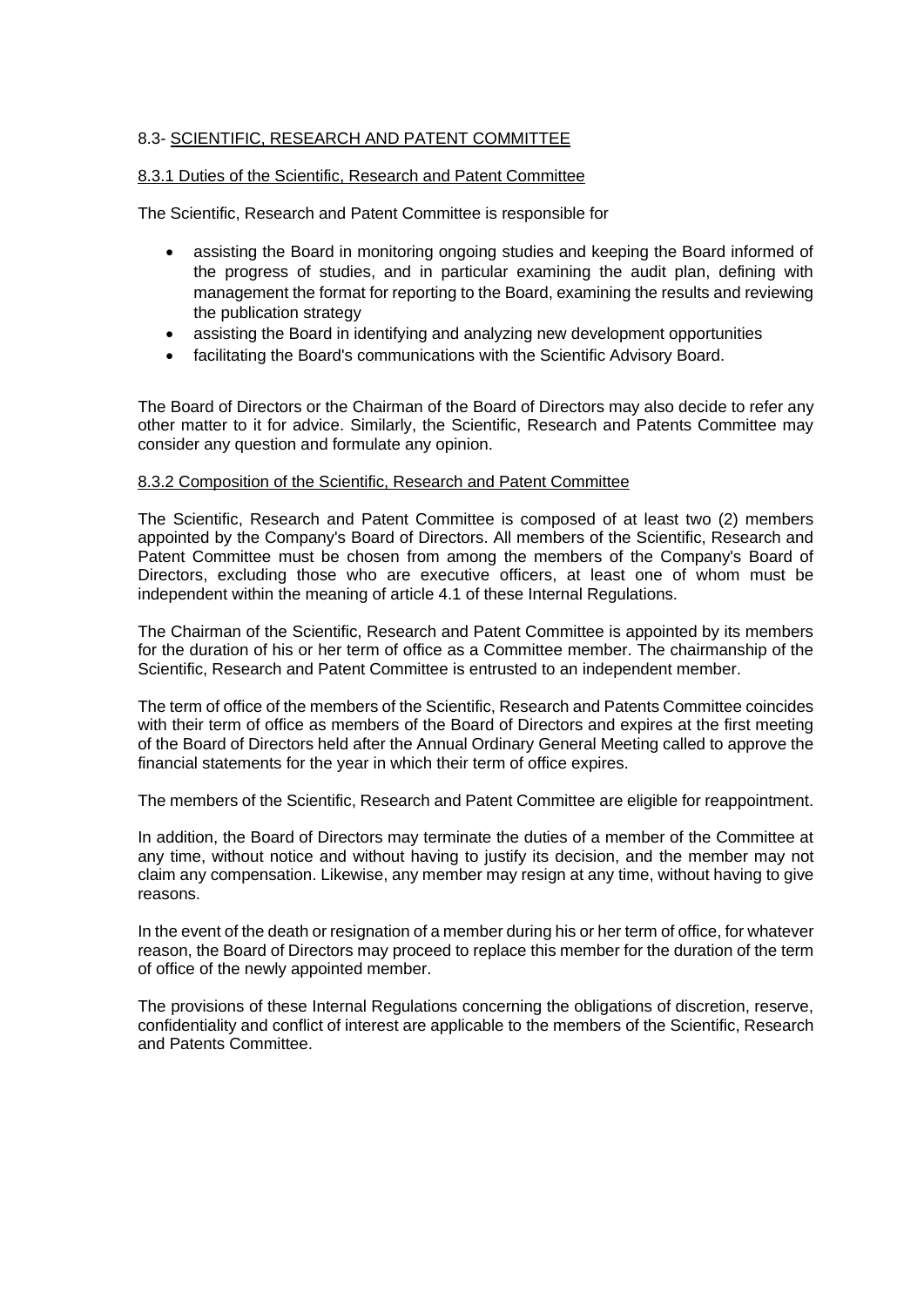## 8.3.3 Operation of the Scientific, Research and Patent Committee

The members of the Scientific, Research and Patent Committee may invite any guest, in particular any senior manager of the Company whose expertise could facilitate the treatment of an item on the agenda, subject to ensuring that the latter respects the confidentiality of discussions.

## **Convening – Meetings**

The Scientific, Research and Patent Committee meets as often as it deems necessary and at least one (1) time a year, upon convocation by its Chairman.

Notices of meetings are sent by any written means (in particular by e-mail) with five (5) days' notice, except in cases of emergency, by the Chairman of the Scientific, Research and Patent Committee. The Scientific, Research and Patent Committee may also be convened verbally. If all members of the Committee are present or represented, meetings may be held without notice.

The Scientific, Research and Patent Committee may also meet at the request of two of its members or the Chairman of the Board of Directors of the Company.

Meetings of the Scientific, Research and Patent Committee shall be held at the registered office or at any other place indicated in the notice of meeting. They may also be held by videoconference or by any other means of telecommunication as specified in Article 4 of these rules, regardless of the agenda of the meeting.

Non-executive directors who are not members of the Scientific, Research and Patent Committee may participate freely in its meetings.

## **Quorum and majority**

The Scientific, Research and Patent Committee can only validly deliberate if at least half of its members are present or participate by videoconference or telecommunication means or are represented.

Decisions are taken by a majority of the members present or represented; the President has the casting vote in case of a tie.

Members may be represented by any other member of the Scientific, Research and Patent Committee within the limit of one representative mandate per member.

#### **Report**

The Chairman of the Scientific, Research and Patents Committee ensures that the reports on the activities of the said Committee to the Board of Directors enable the latter to be fully informed, thereby facilitating its deliberations.

The report on corporate governance will include a discussion of the Committee's activities during the past year.